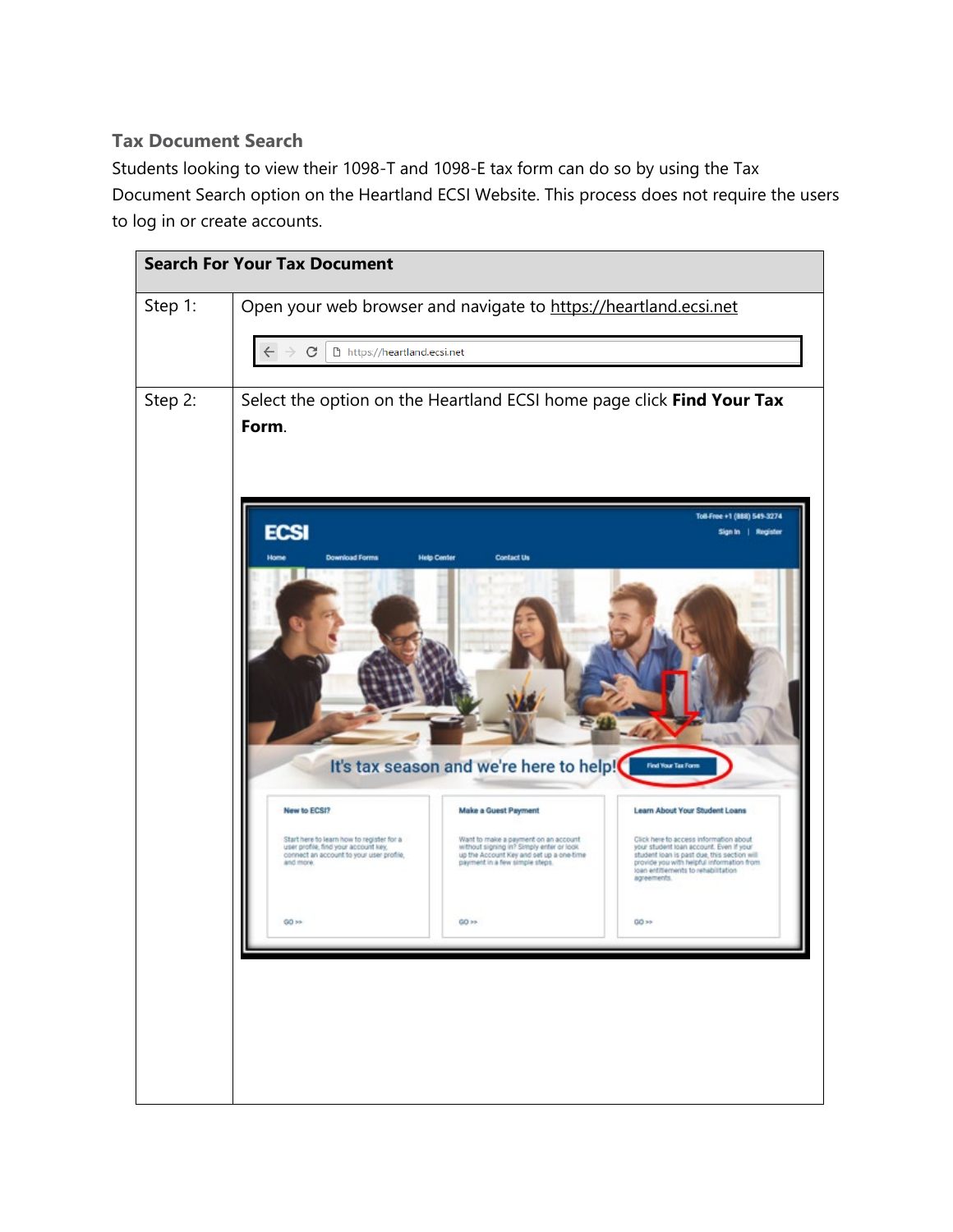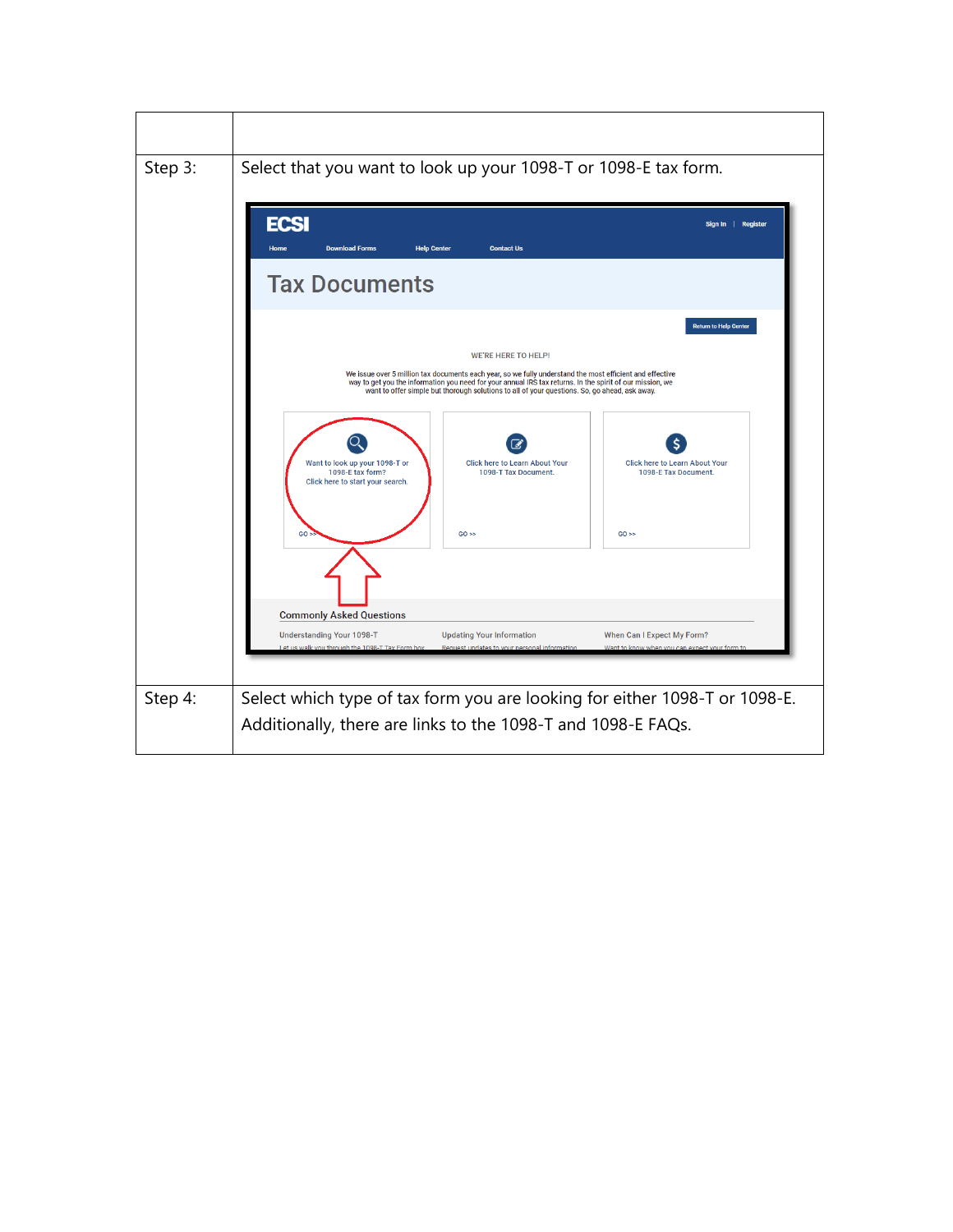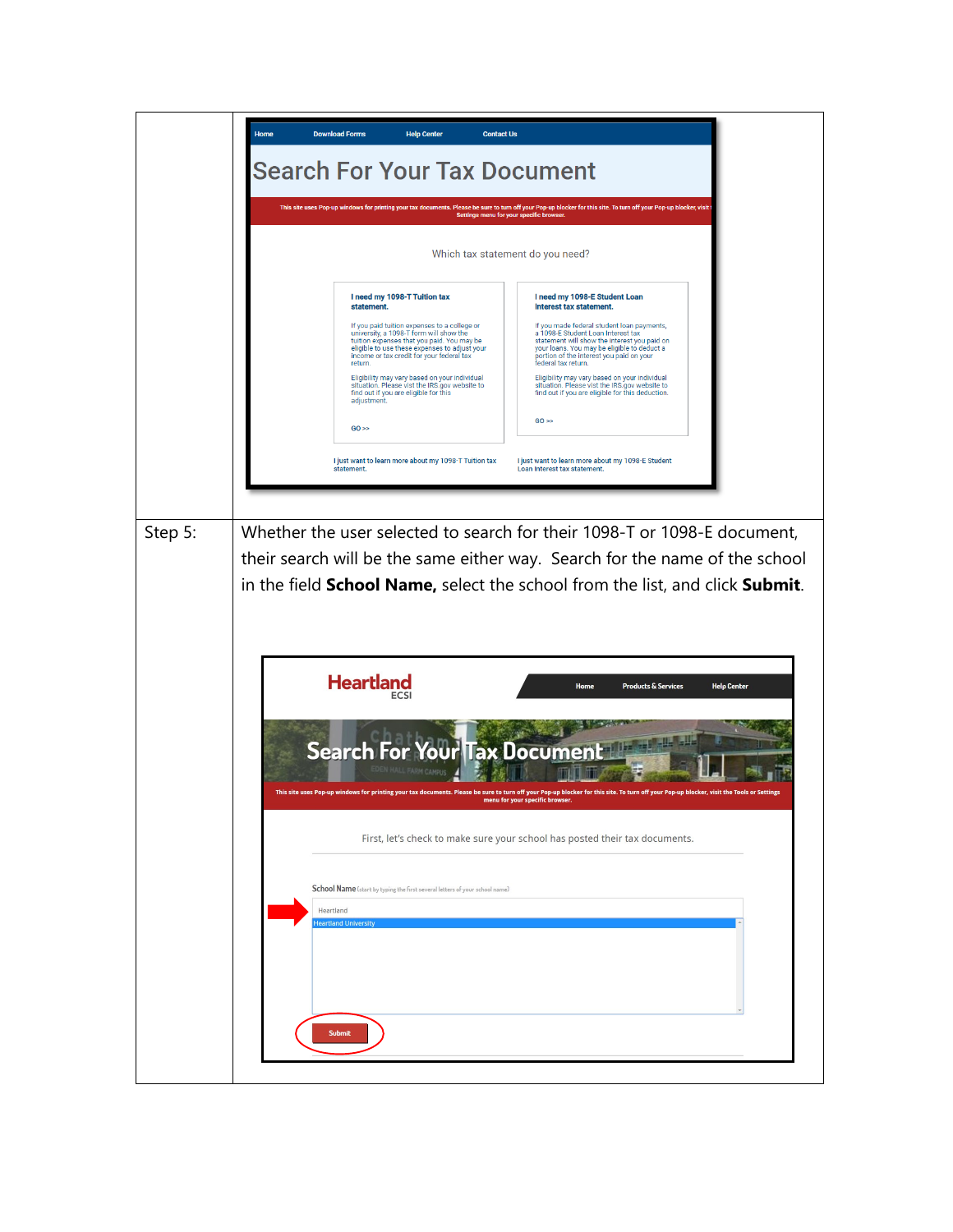| Step 6: | Students must pass authentication before viewing their 1098-T or 1098-E                                                                                                                          |
|---------|--------------------------------------------------------------------------------------------------------------------------------------------------------------------------------------------------|
|         | form. Enter First Name, Last Name, SSN, and Zip code in the required<br>fields.                                                                                                                  |
|         |                                                                                                                                                                                                  |
|         |                                                                                                                                                                                                  |
|         | <b>Search for Your Tax Document</b>                                                                                                                                                              |
|         | This site uses Pop-up windows for printing your tax documents. Please be sure to turn off your Pop-up blocker for this site. To turn off your Pop-up blocker,<br>menu for your specific browser. |
|         |                                                                                                                                                                                                  |
|         | We've found your school. Let's fill in the rest of the form to find your tax document.<br>IMPORTANT: The information entered below must match the information your school has on file.           |
|         | School Name (start by typing the first several letters of your school name)                                                                                                                      |
|         | <b>Heartland University</b>                                                                                                                                                                      |
|         | First Name                                                                                                                                                                                       |
|         | Last Name                                                                                                                                                                                        |
|         | SSN                                                                                                                                                                                              |
|         | Zip Code<br>e<br>I'm not a robot                                                                                                                                                                 |
|         |                                                                                                                                                                                                  |
|         | Continue                                                                                                                                                                                         |
|         |                                                                                                                                                                                                  |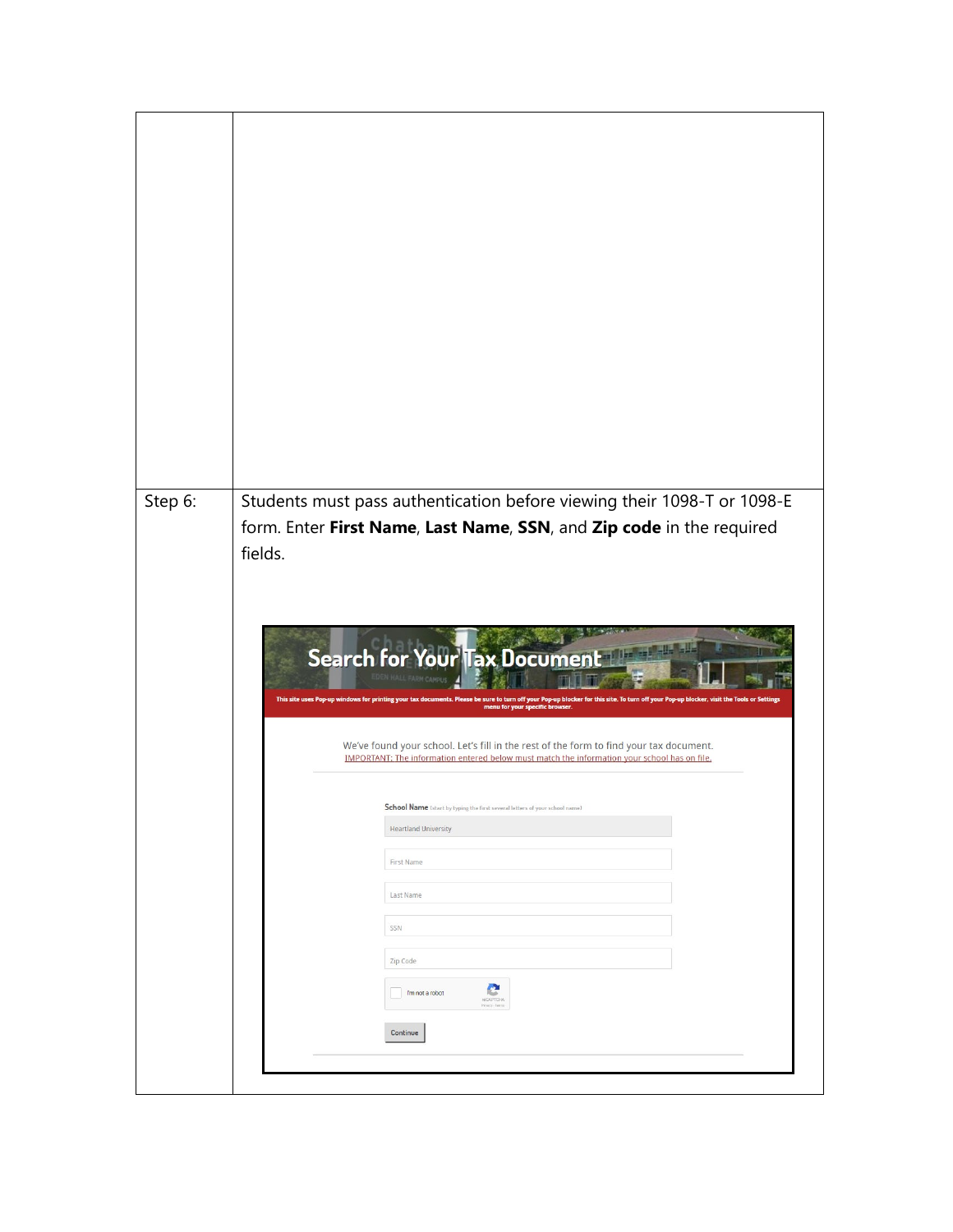